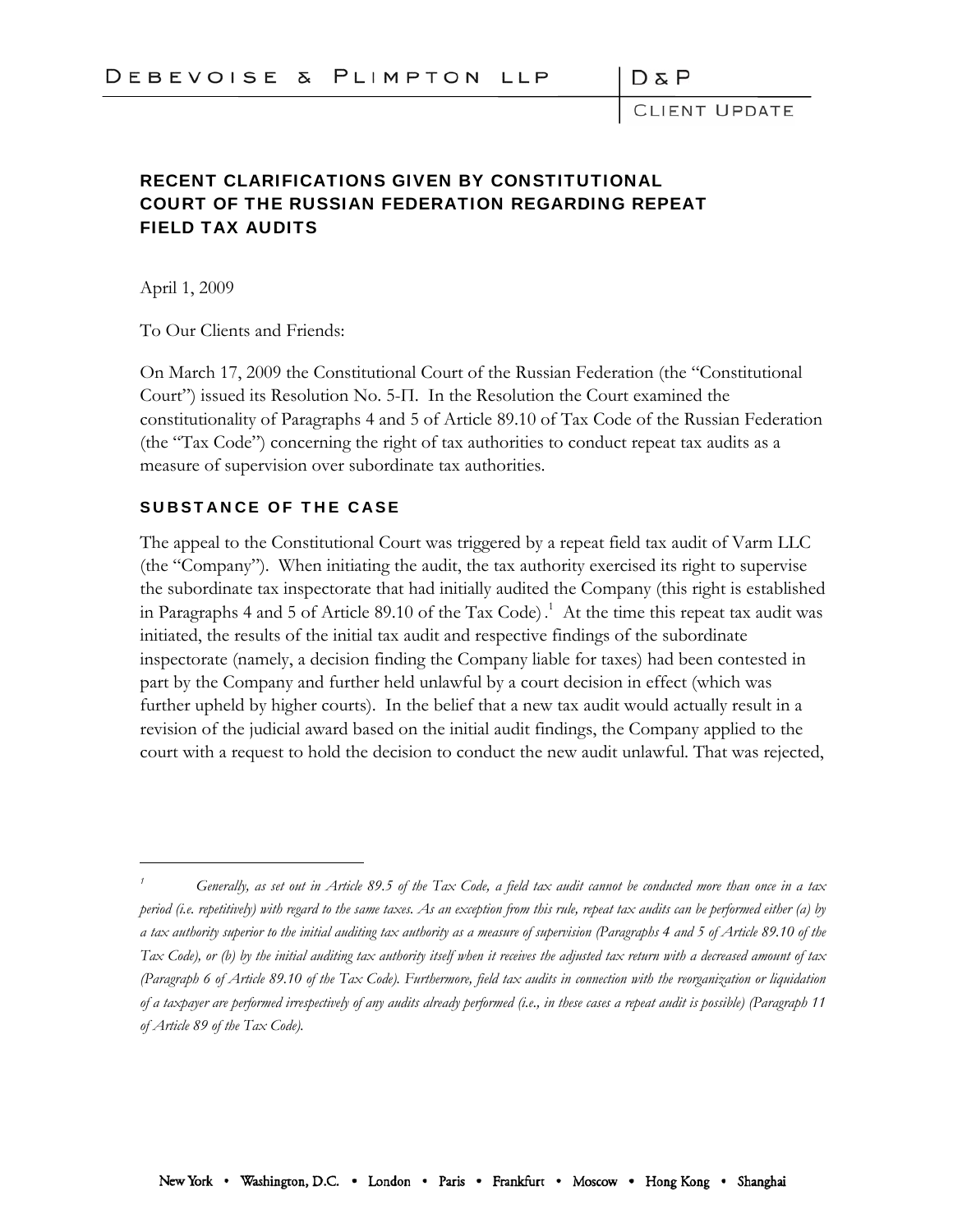**CLIENT UPDATE** 

 $D \& P$ 

as the court determined that the existence of an effective court decision does not preclude a repeat audit.<sup>2</sup>

Based on the findings of a new audit relating to the same taxes and the same tax period, the Company was again found to owe taxes for underpayment of VAT and profits tax and charged with underpayment, a fine and late payment interest. As a result, the Company had to apply to the court again in order to have these new charges declared unlawful. Arbitration courts of three instances sustained the claim, though without addressing the issue of unlawfulness of the repeat audit itself. Because it believed that its rights were breached by the provisions of Article 89.10 of the Tax Code (construed as granting a right to carry out repeat tax audits upon availability of respective court decision), the Company applied to the Constitutional Court to determine whether these provisions comply with the Constitution of the Russian Federation.

## POSITION OF THE CONSTITUTIONAL COURT

In its Resolution No. 5-П the Constitutional Court explained that it is impossible to conduct a supervisory repeat tax audit without performing full-scope analysis of tax and accounting reports of the taxpayer and the actual background of its activity. This means that, apart from realizing the proper purpose of such activity (which is a supervision of the subordinate tax body), in practice the tax authorities fully examine anew the activity of a taxpayer for the previously audited period.

As a result, the findings of initial tax audit can be re-assessed, and it is possible that the reassessment results in further identification of tax underpayment or charging the taxpayer with more late payment interest. At the same time, the provisions of Article 89.10 of the Tax Code in question do not formally restrict the tax authorities' ability to make such a re-assessment, even when the dispute on the initial findings between the taxpayer and the tax authorities has already been resolved in court.

In the opinion of the Constitutional Court, in such a situation the ability of the tax authorities to adopt a decision that would alter the taxpayer's rights and obligations, as compared to those that were determined by court decision, is inconsistent with the principle of finality of court judgment and therefore violates the constitutional right to judicial defense. Thus, the

1

*<sup>2</sup> The Supreme Arbitration Court of the Russian Federation upheld this decision and ruled that the right for supervision of a tax audit is not affected by the fact that decision of a subordinate tax body is held unlawful in part (Ruling No. 7463/08, dated June 18, 2008).*